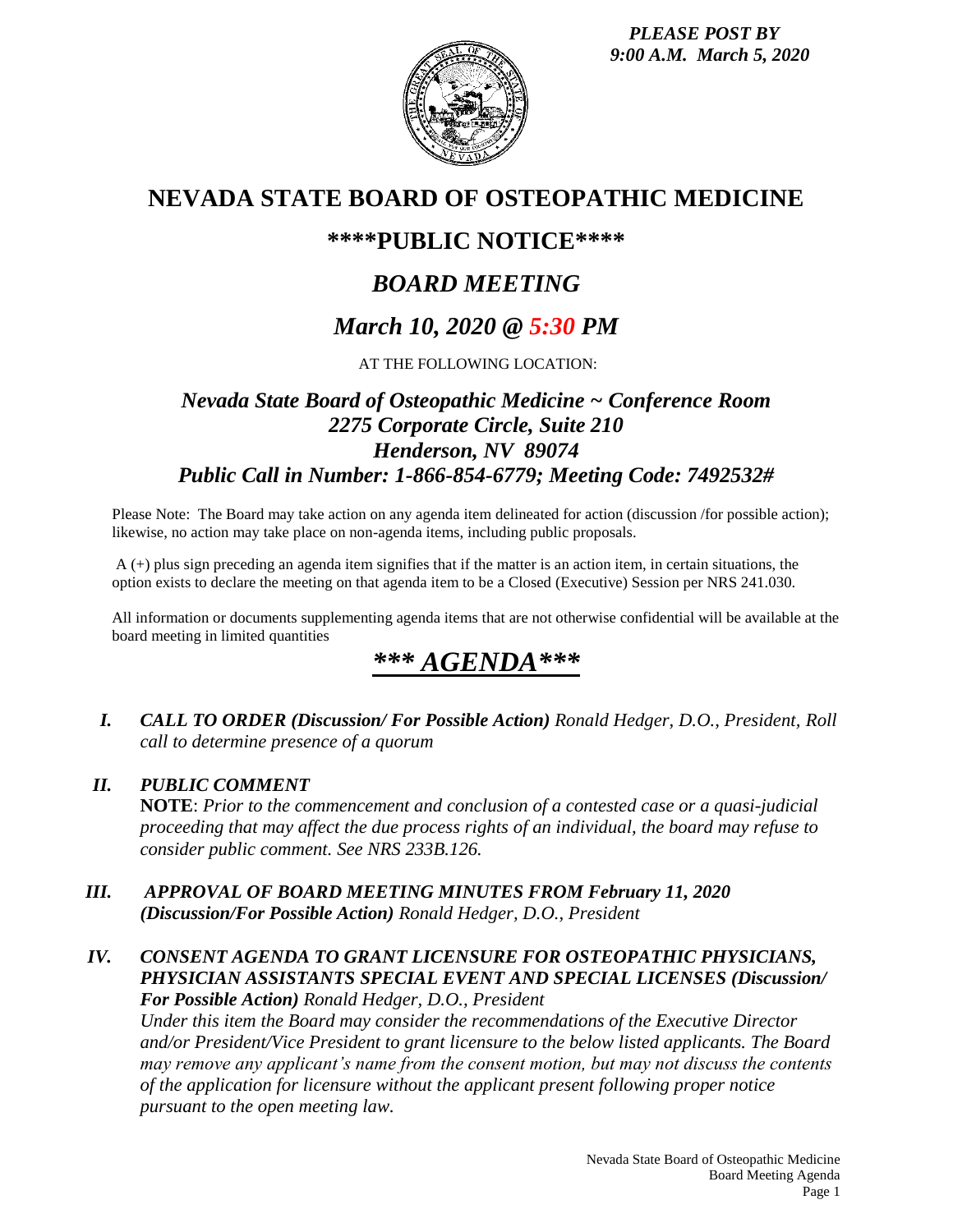#### **Osteopathic Physician Name Specialty**

Matthew Albright, D.O. Family Medicine Collin Blattner, D.O. Dermatology Bradley Goad, D.O. **Internal Medicine** Lilia Gober, D.O. Family Medicine Tyler Hill, D.O. Psychiatry Karyn Ofa, D.O. Internal Medicine Todd Stearns, D.O. **OB/GYN** Fan Zhang, D.O. Neurology

*Eric Benjamin, PA-C Brian Earley, D.O. Sarah Green, PA-C Judith Rosso, D.O. Raquel Martinez, PA-C Vincent Ho, D.O.*

#### *Special Licenses NRS.633.411: David Weech, D.O. Kingman Sunrise*

#### *Physician Assistant Supervising Physician*

- *V. +CONSIDERATION/APPROVAL OF SETTLEMENT AGREEMENT AND ORDER REGARDING MINESH AMIN, D.O., (Discussion/For Possible Action) Board may go into closed* session *pursuant to NRS 241.030 to move to a closed session because the discussion*  will have to do with this applicant's character, alleged misconduct, professional competence, *or similar items). Ronald Hedger, D.O., President*
- *VI. +CONSIDERATION/APPROVAL OF SETTLEMENT AGREEMENT AND ORDER REGARDING JAN LESTER PRING, D.O., (Discussion/For Possible Action) Board may go into closed* session *pursuant to NRS 241.030 to move to a closed session because the discussion will have to do with this applicant's character, alleged misconduct, professional competence, or similar items). Ronald Hedger, D.O., President*
- *VII. DISCUSSION/POSSIBLE ACTION REGARDING BOARD MEMBER PER DIEM ALLOWANCE WHILE CONDUCTING BOARD BUSINESS, (Discussion/For Possible Action) Ronald Hedger, D.O., President*
- *VIII. DISCUSSION/POSSIBLE ACTION REGARDING CONTINUING MEDICAL EDUCATION (CME) AUDIT POLICY FOR BOARD MEMBERS, (Discussion/For Possible Action) Samir Pancholi, D.O., Secretary/Treasurer*

### *IX. EXECUTIVE DIRECTOR'S REPORT*

- *a. Financial Statements*
- *b. Licensing*
- *c. Staffing*
- *X. LEGAL REPORT (Discussion/For Possible Action) by Louis Ling, Board Counsel and/or Justin Taruc, Deputy Attorney General*
- *XI. LEGISLATIVE UPDATE (Discussion/For Possible Action) by Susan Fisher, Board Government Affairs/Lobbyist*.
- *XII. ITEMS FOR FUTURE DISCUSSION/ACTION/UPCOMING AGENDA*
- *XIII. PRESIDENT'S REPORT on Board Business, Ronald Hedger, D.O., President*